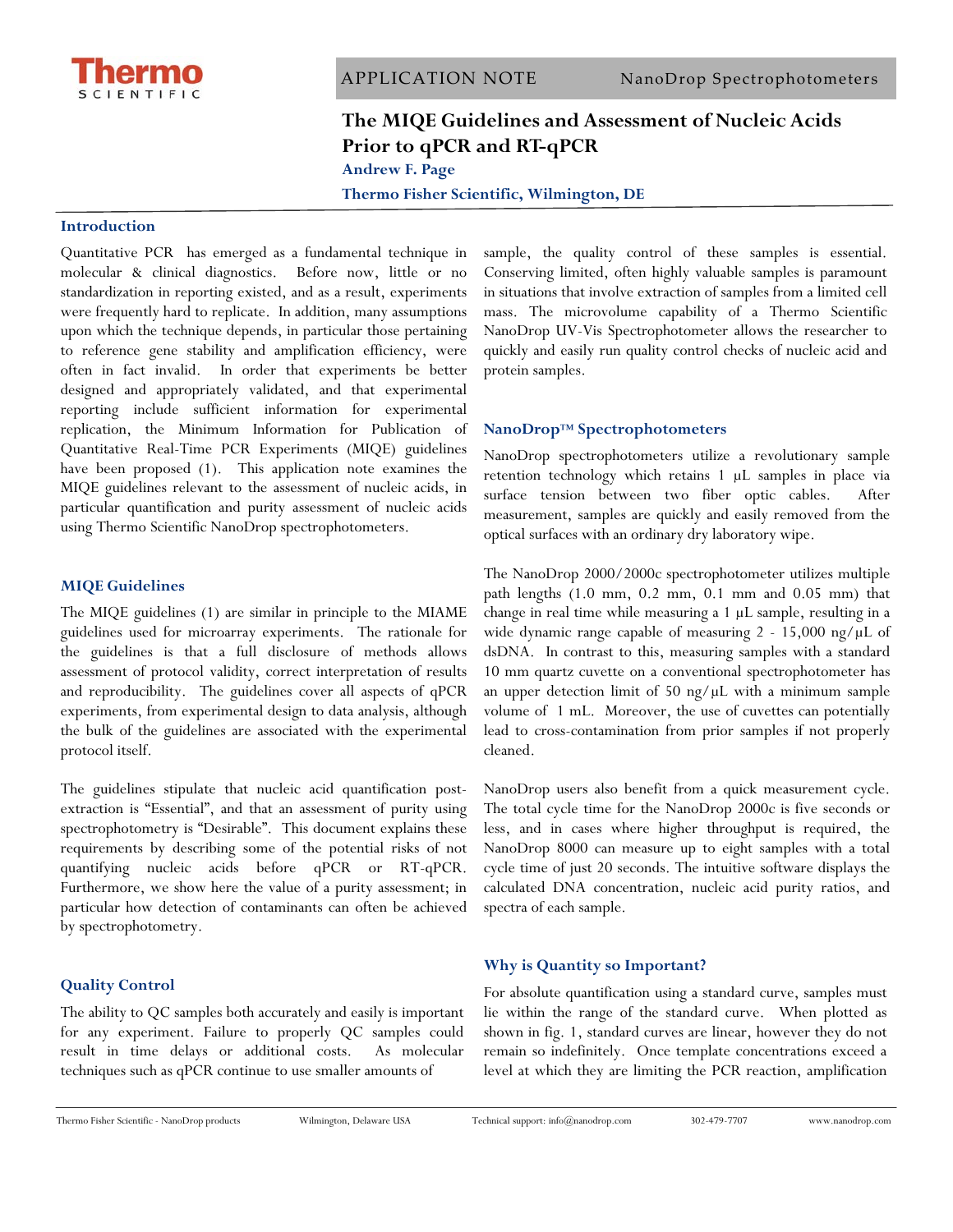efficiency decreases. At low template concentrations, background contamination may be mistaken for amplification signal, and data variability becomes an increasing problem. Extrapolating standard curves to encompass greater ranges is therefore a hazardous practice; it is far better to ensure before qPCR that samples lie within a suitable concentration range.

For relative quantification, e.g. gene expression by RT-qPCR, low template quantities increase error. Even methods producing qualitative data such as SNP genotyping are more reliable when performed using appropriate template quantities. This is shown in fig. 2, which illustrates that signal strength for unknown samples should be similar to that for standards. Low template quantities make allele calls unreliable or impossible.



Figure 1: Extrapolation of a standard curve outside the range encompassed by the standards or adding additional standards is dangerous as standard curves do not remain linear indefinitely. Unknown samples quantified at extrapolated regions of a standard curve rely on the unproven and risky assumption that the curve is still linear at that point.

#### **When Exact Quantification is Critical**

Sometimes equal loading of different templates is an integral part of the experimental design, e.g. gene expression studies where samples are normalized to total RNA input. A more common instance where exact quantification is critical is the validation of new reference genes.

Validation of new reference genes for RT-qPCR may be accomplished by first extracting RNA from control and experimental samples. Following reverse transcription, cDNA quantities are normalized to ensure equal loading into qPCR reactions. Quantitative PCR is then performed using primers

(and probe, if relevant) for the candidate gene, and the Cq measured for each sample. Statistical analysis of Cq cycle numbers is then performed in order to test for a difference between the control and experimental samples. If no such difference exists, then the expression of the gene of interest may be concluded to be the same in the control and experimental samples. The candidate reference gene therefore is suitable for future studies of gene expression using the tested combination of control and experimental samples.



Figure 2: Example of SNP genotyping using appropriate template quantities (above) and sub-optimal template quantities (lower). Note that with appropriate template quantities, allele calls for unknown samples are clear, while low template quantities make allele calls unreliable or impossible.